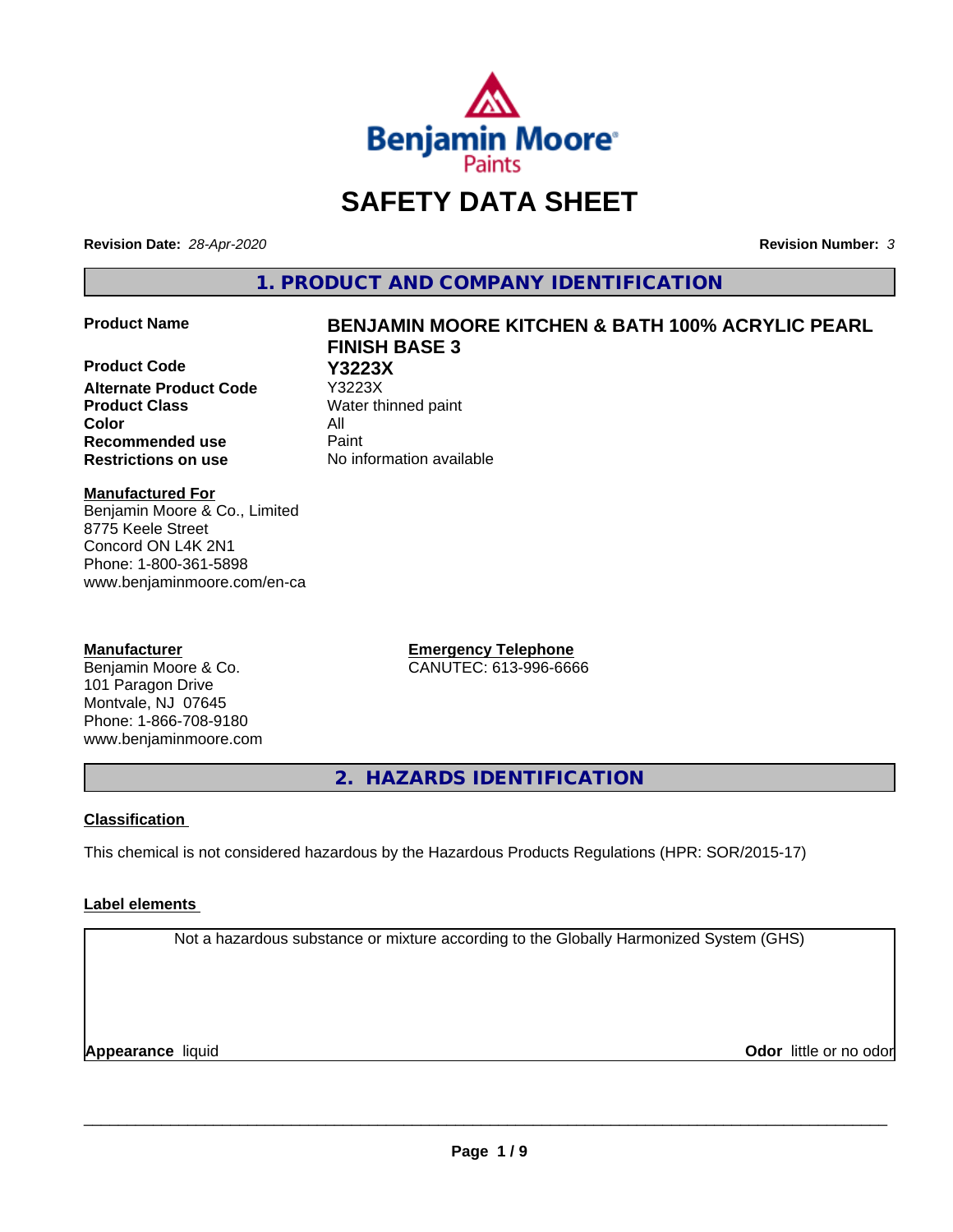### **Other information**

No information available

### **3. COMPOSITION INFORMATION ON COMPONENTS**

| <b>Chemical name</b>                                                              | CAS No.    | Weight-%       | <b>Hazardous Material</b><br>registry number<br>(HMIRA registry #) | Date HMIRA filed and<br>Information Review Act date exemption granted<br>(if applicable) |
|-----------------------------------------------------------------------------------|------------|----------------|--------------------------------------------------------------------|------------------------------------------------------------------------------------------|
| Kaolin                                                                            | 1332-58-7  | $5 - 10\%$     |                                                                    |                                                                                          |
| Titanium dioxide                                                                  | 13463-67-7 | - 5%           |                                                                    |                                                                                          |
| Propanoic acid, 2-methyl-,<br>monoester with<br>  2,2,4-trimethyl-1,3-pentanediol | 25265-77-4 | - 5%           |                                                                    |                                                                                          |
| Sodium C14-C16 olefin<br>sulfonate                                                | 68439-57-6 | $0.1 - 0.25\%$ |                                                                    |                                                                                          |

\*The exact percentage (concentration) of composition has been withheld as a trade secret

### **4. FIRST AID MEASURES**

| <b>General Advice</b>                  | No hazards which require special first aid measures.                                                     |
|----------------------------------------|----------------------------------------------------------------------------------------------------------|
| <b>Eye Contact</b>                     | Rinse thoroughly with plenty of water for at least 15<br>minutes and consult a physician.                |
| <b>Skin Contact</b>                    | Wash off immediately with soap and plenty of water while<br>removing all contaminated clothes and shoes. |
| <b>Inhalation</b>                      | Move to fresh air. If symptoms persist, call a physician.                                                |
| Ingestion                              | Clean mouth with water and afterwards drink plenty of<br>water. Consult a physician if necessary.        |
| <b>Most Important Symptoms/Effects</b> | None known.                                                                                              |
| <b>Notes To Physician</b>              | Treat symptomatically.                                                                                   |
|                                        |                                                                                                          |

**5. FIRE-FIGHTING MEASURES**

| <b>Suitable Extinguishing Media</b>                   | Use extinguishing measures that are appropriate to local<br>circumstances and the surrounding environment.                                   |
|-------------------------------------------------------|----------------------------------------------------------------------------------------------------------------------------------------------|
| Protective equipment and precautions for firefighters | As in any fire, wear self-contained breathing apparatus<br>pressure-demand, MSHA/NIOSH (approved or equivalent)<br>and full protective gear. |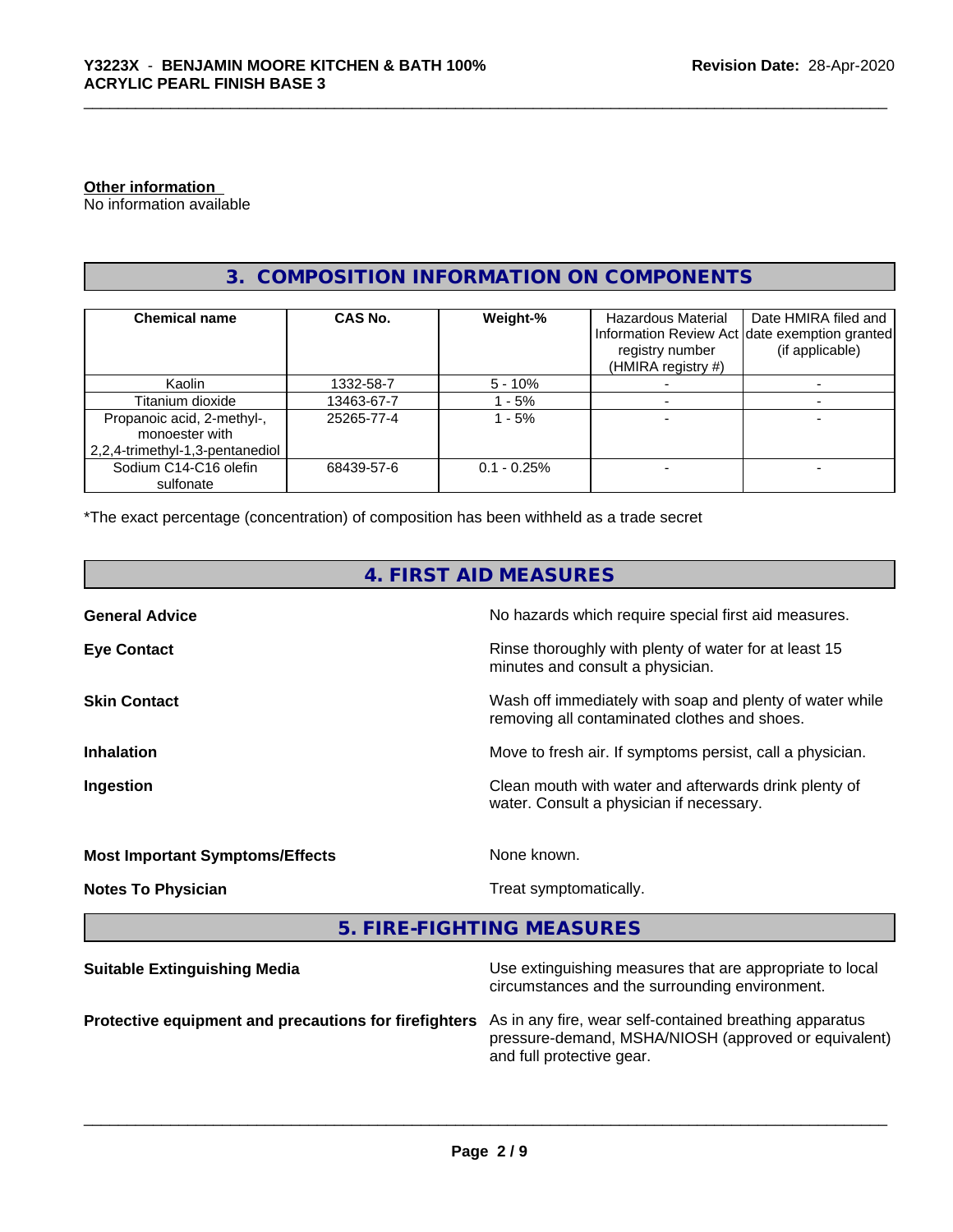| <b>Specific Hazards Arising From The Chemical</b>                                                  |                 | extreme heat.                                      | Closed containers may rupture if exposed to fire or |
|----------------------------------------------------------------------------------------------------|-----------------|----------------------------------------------------|-----------------------------------------------------|
| Sensitivity to mechanical impact                                                                   |                 | No                                                 |                                                     |
| Sensitivity to static discharge                                                                    |                 | No.                                                |                                                     |
| <b>Flash Point Data</b><br>Flash point (°F)<br>Flash Point (°C)<br><b>Method</b>                   |                 | Not applicable<br>Not applicable<br>Not applicable |                                                     |
| <b>Flammability Limits In Air</b><br>Lower flammability limit:<br><b>Upper flammability limit:</b> |                 | Not applicable<br>Not applicable                   |                                                     |
| <b>NFPA</b><br>Health: 1                                                                           | Flammability: 0 | <b>Instability: 0</b>                              | <b>Special: Not Applicable</b>                      |
| <b>NFPA Legend</b><br>0 - Not Hazardous                                                            |                 |                                                    |                                                     |

- 1 Slightly
- 2 Moderate
- 
- 3 High
- 4 Severe

*The ratings assigned are only suggested ratings, the contractor/employer has ultimate responsibilities for NFPA ratings where this system is used.*

*Additional information regarding the NFPA rating system is available from the National Fire Protection Agency (NFPA) at www.nfpa.org.*

### **6. ACCIDENTAL RELEASE MEASURES**

| <b>Personal Precautions</b>      | Avoid contact with skin, eyes and clothing. Ensure<br>adequate ventilation.                          |
|----------------------------------|------------------------------------------------------------------------------------------------------|
| <b>Other Information</b>         | Prevent further leakage or spillage if safe to do so.                                                |
| <b>Environmental precautions</b> | See Section 12 for additional Ecological Information.                                                |
| <b>Methods for Cleaning Up</b>   | Soak up with inert absorbent material. Sweep up and<br>shovel into suitable containers for disposal. |

### **7. HANDLING AND STORAGE**

| <b>Handling</b>               | Avoid contact with skin, eyes and clothing. Avoid breathing<br>vapors, spray mists or sanding dust. In case of insufficient<br>ventilation, wear suitable respiratory equipment. |
|-------------------------------|----------------------------------------------------------------------------------------------------------------------------------------------------------------------------------|
| <b>Storage</b>                | Keep container tightly closed. Keep out of the reach of<br>children.                                                                                                             |
| <b>Incompatible Materials</b> | No information available                                                                                                                                                         |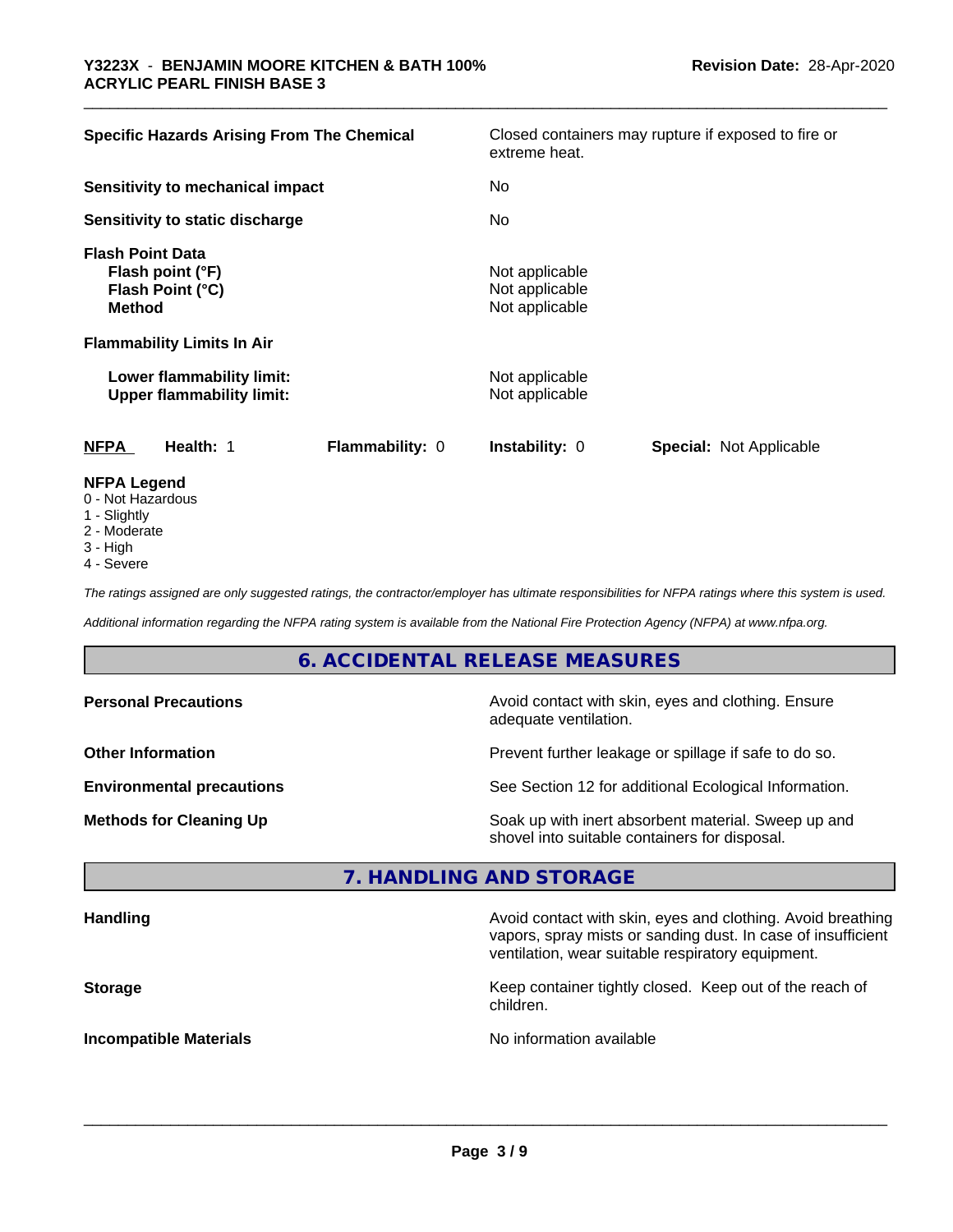### **8. EXPOSURE CONTROLS/PERSONAL PROTECTION**

### **Exposure Limits**

| <b>Chemical name</b> | <b>ACGIH TLV</b>                                                                                                                              | <b>Alberta</b>           | <b>British Columbia</b>                       | <b>Ontario</b>           | Quebec                     |
|----------------------|-----------------------------------------------------------------------------------------------------------------------------------------------|--------------------------|-----------------------------------------------|--------------------------|----------------------------|
| Kaolin               | TWA: $2 \text{ mg/m}^3$<br>particulate matter<br>containing no<br>asbestos and <1%<br>crystalline silica,<br>respirable particulate<br>matter | $2 \text{ mg/m}^3$ - TWA | $2 \text{ mg/m}^3$ - TWA                      | $2 \text{ mg/m}^3$ - TWA | $5 \text{ mg/m}^3$ - TWAEV |
| Titanium dioxide     | TWA: $10 \text{ mg/m}^3$                                                                                                                      | 10 mg/m $3$ - TWA        | 10 mg/m $3$ - TWA<br>$3 \text{ ma/m}^3$ - TWA | 10 mg/m $3$ - TWA        | 10 mg/m $3$ - TWAEV        |

#### **Legend**

ACGIH - American Conference of Governmental Industrial Hygienists Alberta - Alberta Occupational Exposure Limits British Columbia - British Columbia Occupational Exposure Limits Ontario - Ontario Occupational Exposure Limits Quebec - Quebec Occupational Exposure Limits N/E - Not established

# **Personal Protective Equipment**

**Engineering Measures Ensure** Ensure adequate ventilation, especially in confined areas.

**Eye/Face Protection**<br> **Safety glasses with side-shields.**<br> **Skin Protection**<br> **Safety glasses with side-shields.** Protective gloves and impervious clothing. **Respiratory Protection In case of insufficient ventilation wear suitable respiratory** equipment.

**Hygiene Measures Avoid contact with skin, eyes and clothing. Remove and Hygiene Measures Avoid contact with skin, eyes and clothing. Remove and** wash contaminated clothing before re-use. Wash thoroughly after handling.

### **9. PHYSICAL AND CHEMICAL PROPERTIES**

| liquid<br>Appearance<br>Odor<br><b>Odor Threshold</b><br>$9.6 - 9.7$<br>Density (Ibs/gal)<br>$1.15 - 1.17$<br><b>Specific Gravity</b><br>рH<br><b>Viscosity (cps)</b><br>Solubility(ies)<br><b>Water solubility</b><br><b>Evaporation Rate</b><br>Vapor pressure<br>Vapor density<br>Wt. % Solids<br>$40 - 50$<br>Vol. % Solids<br>$30 - 40$<br>Wt. % Volatiles<br>$50 - 60$<br>$60 - 70$<br><b>Vol. % Volatiles</b><br>< 50<br><b>VOC Regulatory Limit (g/L)</b><br><b>Boiling Point (°F)</b><br>212 | little or no odor<br>No information available<br>No information available<br>No information available<br>No information available<br>No information available<br>No information available<br>No information available<br>No information available |
|-------------------------------------------------------------------------------------------------------------------------------------------------------------------------------------------------------------------------------------------------------------------------------------------------------------------------------------------------------------------------------------------------------------------------------------------------------------------------------------------------------|---------------------------------------------------------------------------------------------------------------------------------------------------------------------------------------------------------------------------------------------------|
|-------------------------------------------------------------------------------------------------------------------------------------------------------------------------------------------------------------------------------------------------------------------------------------------------------------------------------------------------------------------------------------------------------------------------------------------------------------------------------------------------------|---------------------------------------------------------------------------------------------------------------------------------------------------------------------------------------------------------------------------------------------------|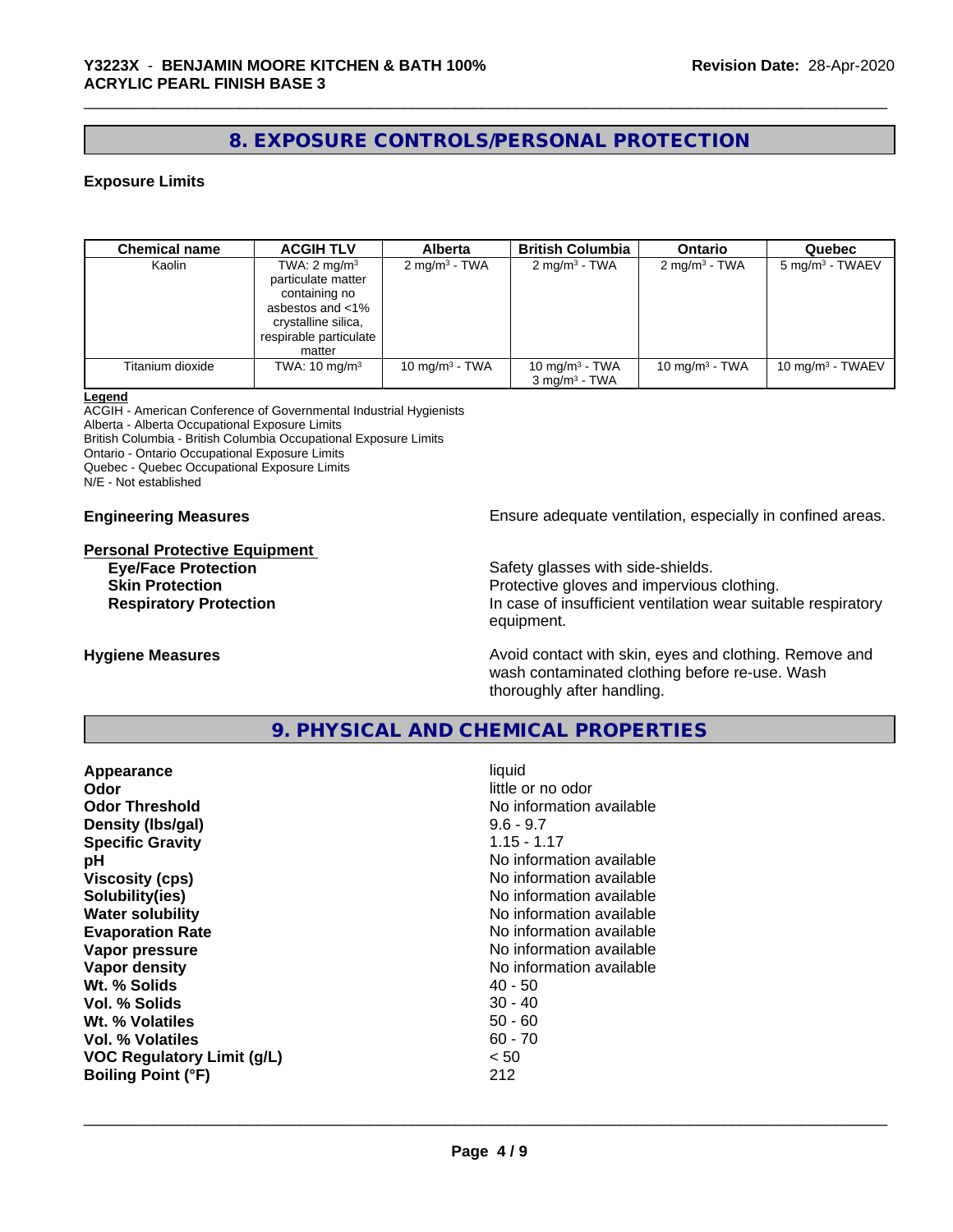| <b>Boiling Point (°C)</b>            | 100                      |
|--------------------------------------|--------------------------|
| Freezing point (°F)                  | 32                       |
| <b>Freezing Point (°C)</b>           | 0                        |
| Flash point (°F)                     | Not applicable           |
| Flash Point (°C)                     | Not applicable           |
| <b>Method</b>                        | Not applicable           |
| Flammability (solid, gas)            | Not applicable           |
| <b>Upper flammability limit:</b>     | Not applicable           |
| Lower flammability limit:            | Not applicable           |
| <b>Autoignition Temperature (°F)</b> | No information available |
| <b>Autoignition Temperature (°C)</b> | No information available |
| Decomposition Temperature (°F)       | No information available |
| Decomposition Temperature (°C)       | No information available |
| <b>Partition coefficient</b>         | No information available |

### **10. STABILITY AND REACTIVITY**

| <b>Reactivity</b> |
|-------------------|
|-------------------|

**Hazardous Decomposition Products** None under normal use.

**Not Applicable** 

**Chemical Stability Chemical Stability** Stable under normal conditions.

**Conditions to avoid Conditions reading**.

**Incompatible Materials No materials** No materials to be especially mentioned.

**Possibility of hazardous reactions** None under normal conditions of use.

### **11. TOXICOLOGICAL INFORMATION**

| <b>Product Information</b><br>Information on likely routes of exposure                     |                                                                                                                                                |
|--------------------------------------------------------------------------------------------|------------------------------------------------------------------------------------------------------------------------------------------------|
| <b>Principal Routes of Exposure</b>                                                        | Eye contact, skin contact and inhalation.                                                                                                      |
| <b>Acute Toxicity</b><br><b>Product Information</b>                                        | No information available                                                                                                                       |
| Symptoms related to the physical, chemical and toxicological characteristics               |                                                                                                                                                |
| <b>Symptoms</b>                                                                            | No information available                                                                                                                       |
| Delayed and immediate effects as well as chronic effects from short and long-term exposure |                                                                                                                                                |
| Eye contact<br>Skin contact                                                                | May cause slight irritation<br>Substance may cause slight skin irritation. Prolonged or<br>repeated contact may dry skin and cause irritation. |
| Inhalation<br>Ingestion                                                                    | May cause irritation of respiratory tract.<br>Ingestion may cause gastrointestinal irritation, nausea,<br>vomiting and diarrhea.               |
| <b>Sensitization</b>                                                                       | No information available.                                                                                                                      |
|                                                                                            |                                                                                                                                                |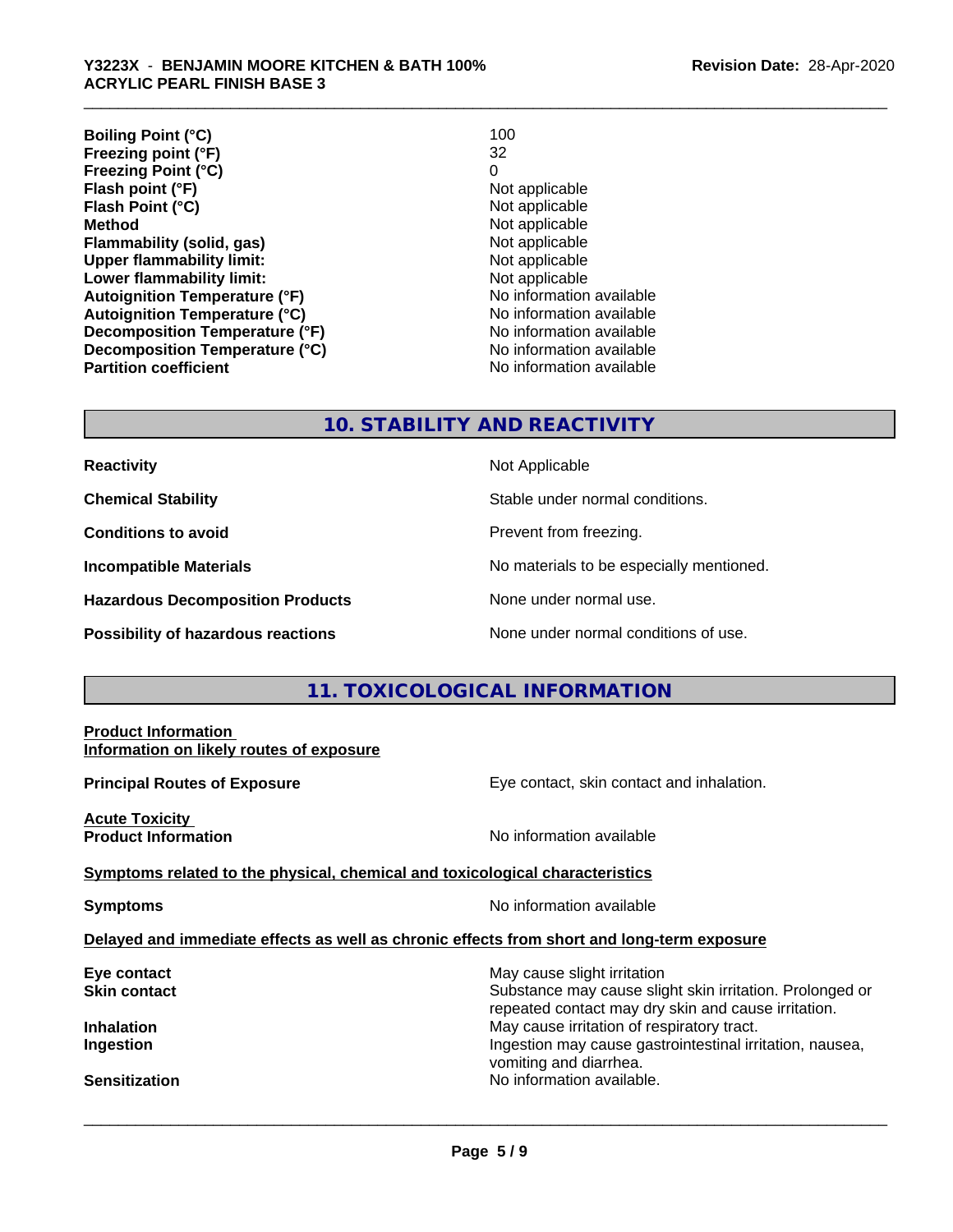| <b>Neurological Effects</b>     | No information available. |
|---------------------------------|---------------------------|
| <b>Mutagenic Effects</b>        | No information available. |
| <b>Reproductive Effects</b>     | No information available. |
| <b>Developmental Effects</b>    | No information available. |
| <b>Target organ effects</b>     | No information available. |
| <b>STOT - single exposure</b>   | No information available. |
| <b>STOT - repeated exposure</b> | No information available. |
| Other adverse effects           | No information available. |
| <b>Aspiration Hazard</b>        | No information available. |

### **Numerical measures of toxicity**

### **The following values are calculated based on chapter 3.1 of the GHS document**

| <b>ATEmix (oral)</b>   | 49172 mg/kg   |
|------------------------|---------------|
| <b>ATEmix (dermal)</b> | 1331979 mg/kg |

### **Component Information**

| Chemical name                                                                                 | Oral LD50             | Dermal LD50            | Inhalation LC50 |
|-----------------------------------------------------------------------------------------------|-----------------------|------------------------|-----------------|
| Kaolin<br>1332-58-7                                                                           | $>$ 5000 mg/kg (Rat)  | $>$ 5000 mg/kg (Rat)   |                 |
| Titanium dioxide<br>13463-67-7                                                                | $> 10000$ mg/kg (Rat) | $\sim$                 |                 |
| Propanoic acid, 2-methyl-,<br>monoester with<br>2,2,4-trimethyl-1,3-pentanediol<br>25265-77-4 | $= 3200$ mg/kg (Rat)  | $> 15200$ mg/kg (Rat)  |                 |
| Sodium C14-C16 olefin sulfonate<br>68439-57-6                                                 | $= 2220$ mg/kg (Rat)  | $> 740$ mg/kg (Rabbit) |                 |

### **Chronic Toxicity**

### **Carcinogenicity**

*The information below indicateswhether each agency has listed any ingredient as a carcinogen:.*

| <b>Chemical name</b> | <b>IARC</b>                     | <b>NTP</b> |
|----------------------|---------------------------------|------------|
|                      | 2B<br>Possible Human Carcinogen |            |
| 'Titanium<br>dioxide |                                 |            |

• Although IARC has classified titanium dioxide as possibly carcinogenic to humans (2B), their summary concludes: "No significant exposure to titanium dioxide is thought to occur during the use of products in which titanium dioxide is bound to other materials, such as paint."

#### **Legend**

IARC - International Agency for Research on Cancer NTP - National Toxicity Program OSHA - Occupational Safety & Health Administration

**12. ECOLOGICAL INFORMATION**

### **Ecotoxicity Effects**

The environmental impact of this product has not been fully investigated.

### **Product Information**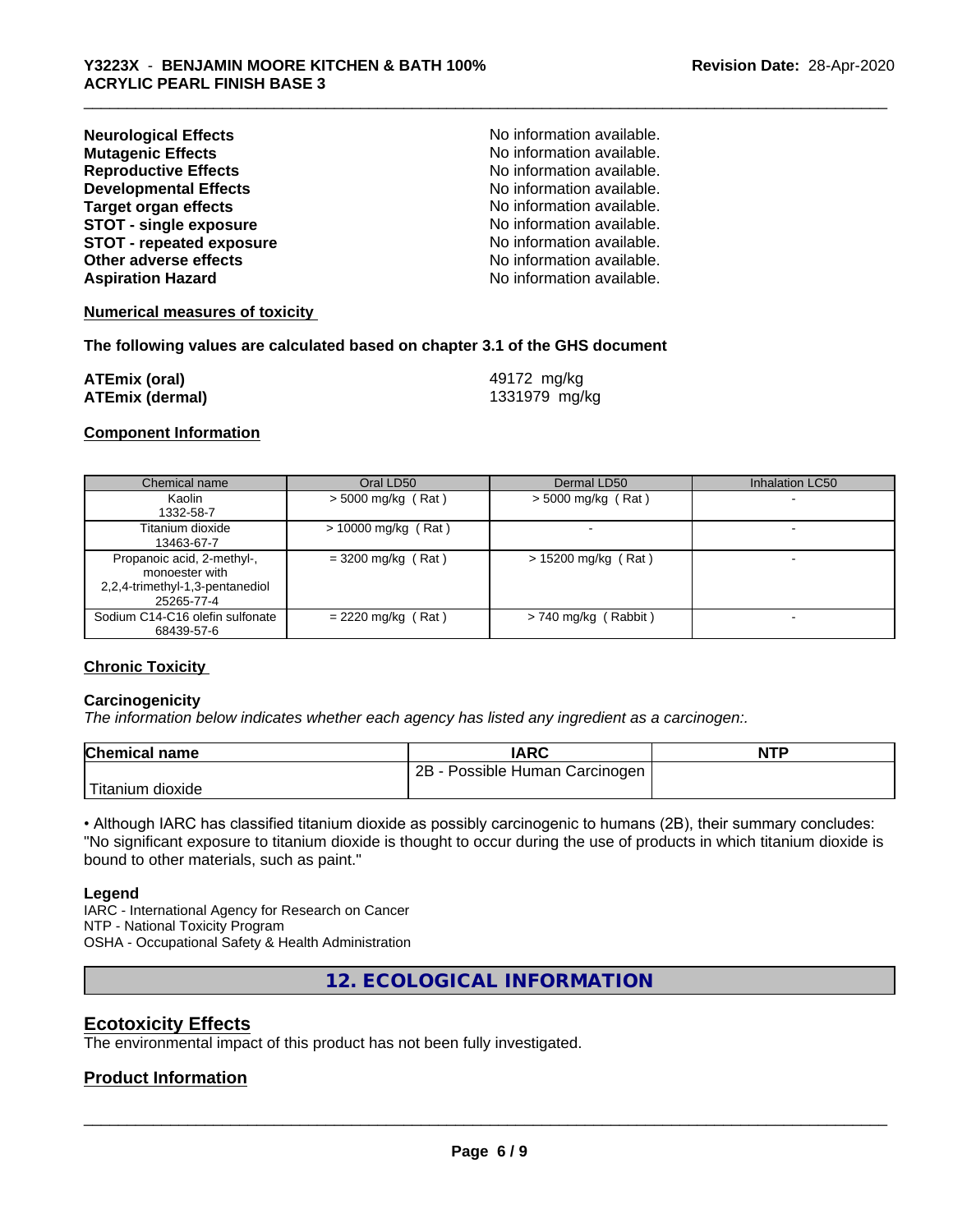#### **Acute Toxicity to Fish** No information available

## **Acute Toxicity to Aquatic Invertebrates**

No information available

### **Acute Toxicity to Aquatic Plants**

No information available

### **Persistence / Degradability**

No information available.

### **Bioaccumulation**

There is no data for this product.

### **Mobility in Environmental Media**

No information available.

### **Ozone**

No information available

### **Component Information**

### **Acute Toxicity to Fish**

Titanium dioxide  $LC50:$  > 1000 mg/L (Fathead Minnow - 96 hr.)

### **Acute Toxicity to Aquatic Invertebrates**

No information available

### **Acute Toxicity to Aquatic Plants**

No information available

### **13. DISPOSAL CONSIDERATIONS**

**Waste Disposal Method Dispose of in accordance with federal, state, provincial,** and local regulations. Local requirements may vary, consult your sanitation department or state-designated environmental protection agency for more disposal options.

### **14. TRANSPORT INFORMATION**

**TDG** Not regulated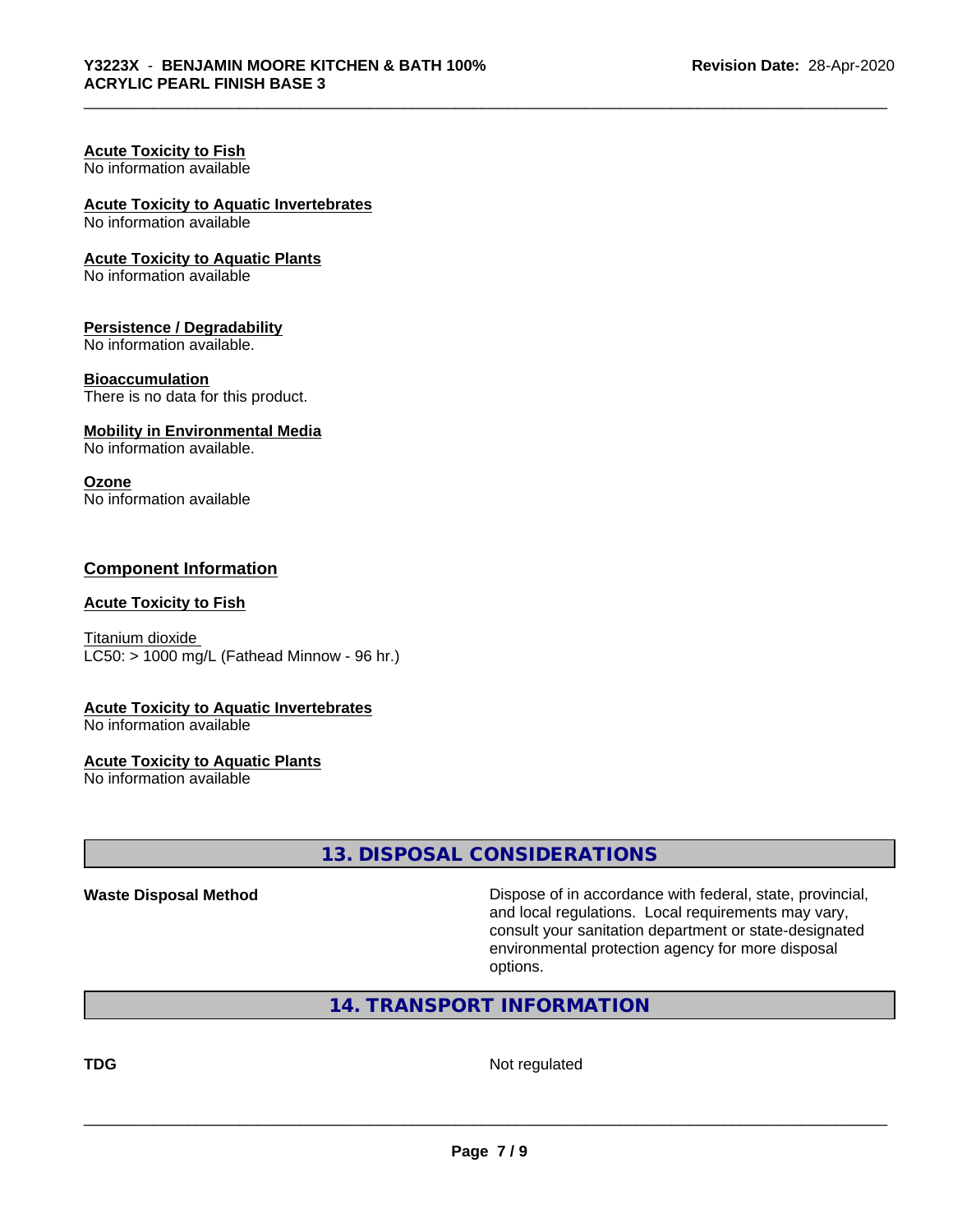### **ICAO / IATA** Not regulated

**IMDG / IMO** Not regulated

### **15. REGULATORY INFORMATION**

### **International Inventories**

| <b>TSCA: United States</b> | Yes - All components are listed or exempt. |
|----------------------------|--------------------------------------------|
| DSL: Canada                | Yes - All components are listed or exempt. |

### **National Pollutant Release Inventory (NPRI)**

### **NPRI Parts 1- 4**

This product contains the following Parts 1-4 NPRI chemicals:

*None*

### **NPRI Part 5**

This product contains the following NPRI Part 5 Chemicals:

*None*

### **WHMIS Regulatory Status**

This product has been classified in accordance with the hazard criteria of the Hazardous Products Regulations (HPR) and the SDS contains all the information required by the HPR.

### **16. OTHER INFORMATION**

**HMIS** - **Health:** 1 **Flammability:** 0 **Reactivity:** 0 **PPE:** -

### **HMIS Legend**

- 0 Minimal Hazard
- 1 Slight Hazard
- 2 Moderate Hazard
- 3 Serious Hazard
- 4 Severe Hazard
- \* Chronic Hazard
- X Consult your supervisor or S.O.P. for "Special" handling instructions.

*Note: The PPE rating has intentionally been left blank. Choose appropriate PPE that will protect employees from the hazards the material will present under the actual normal conditions of use.*

*Caution: HMISÒ ratings are based on a 0-4 rating scale, with 0 representing minimal hazards or risks, and 4 representing significant hazards or risks. Although HMISÒ ratings are not required on MSDSs under 29 CFR 1910.1200, the preparer, has chosen to provide them. HMISÒ ratings are to be used only in conjunction with a fully implemented HMISÒ program by workers who have received appropriate HMISÒ training. HMISÒ is a registered trade and service mark of the NPCA. HMISÒ materials may be purchased exclusively from J. J. Keller (800) 327-6868.*